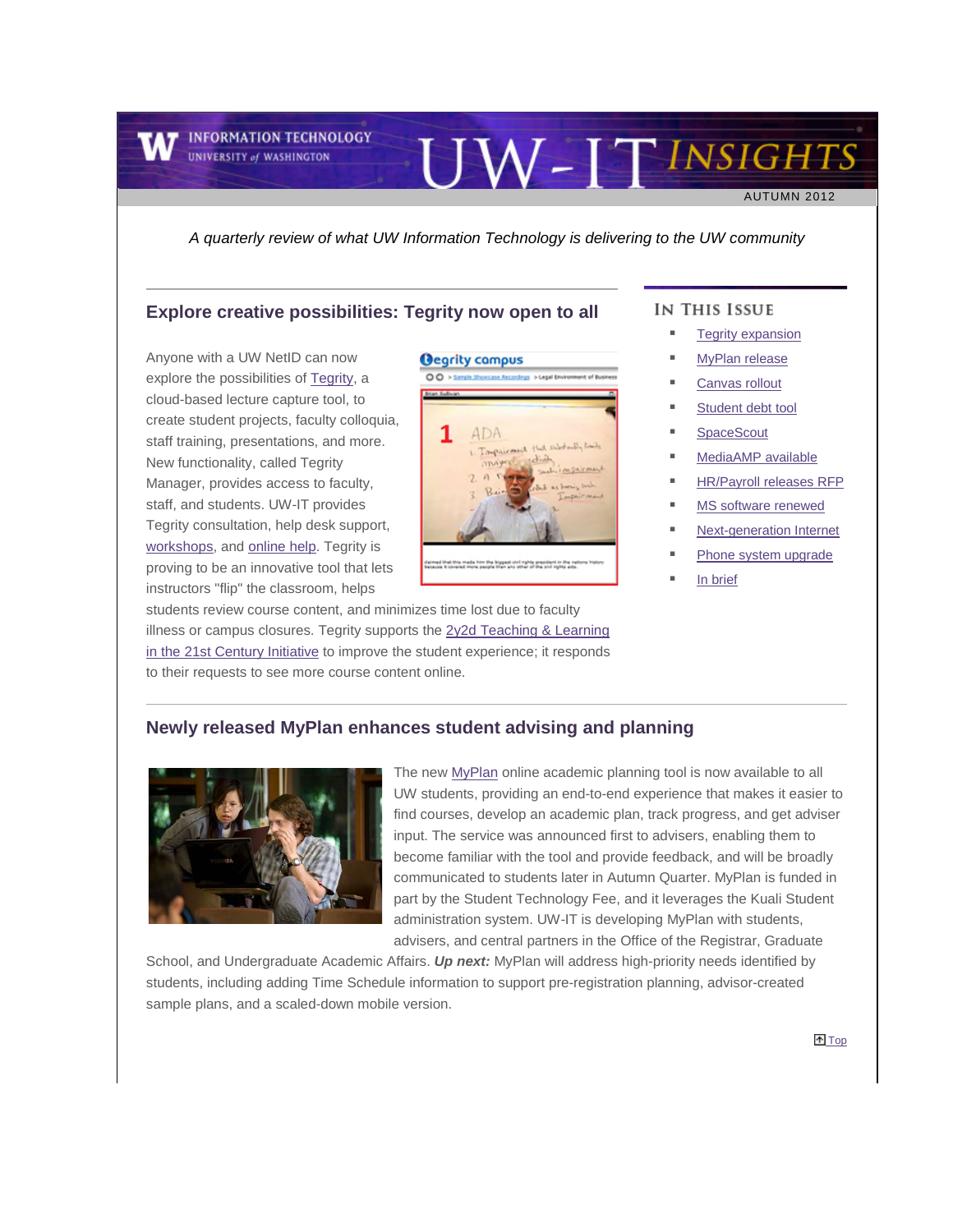# <span id="page-1-0"></span>**Canvas brings rich array of learning management features to UW**

The [Canvas learning management system](http://engage.washington.edu/site/R?i=RZx10am0xmJsLX5LlRyp7A) (LMS) is rolling out on all campuses starting Autumn Quarter 2012, offering a rich array of integrated features for online teaching, learning, and collaboration. The Board of Deans and Chancellors and the Teaching & Learning Technology Oversight Committee endorsed adoption of Canvas as the uniform LMS for the UW, after successful pilots and positive feedback from faculty. Canvas makes it easier for faculty to experiment and innovate, provides tools that make teaching more efficient, and gives students easy access to UW course information and materials. A majority of faculty pilot participants—79 percent—would recommend Canvas to others and preferred it to any LMS they had used previously. Canvas supports the [2y2d Teaching & Learning in the 21st](http://engage.washington.edu/site/R?i=TWYkcTHhVLcgWcafQvnjBQ) Century Initiative, and Provost Cauce



expects all campuses will adopt Canvas over the next two years. To assist with the transition, UW-IT provides consultations and help desk support, [workshops,](http://engage.washington.edu/site/R?i=NnSk9HEHByt1sPYJ-EGvFg) and [online training.](http://engage.washington.edu/site/R?i=ZD_mUDMv7v0HyZMReCqyTg) The [Center for Teaching and Learning](http://engage.washington.edu/site/R?i=y0w3D7zZTFbRWRPKnbj7kA) offers guidance on using Canvas to support course outcomes and increase student learning. If your unit would like help adopting Canvas, please email [help@uw.edu.](mailto:help@uw.edu)

**T**op

#### **UW taking Canvas innovations to national level**

The UW is sponsoring Canvas for entry into th[e Internet2 NET+](http://engage.washington.edu/site/R?i=fjPpoGJY-9HJ6JvYWmp1_g) program, which is a portfolio of cloud services offered to universities nationwide by Internet2—an advanced network consortium of universities working with industry and government. The goal is to enable collaboration between universities by providing cloud services that are cost-effective, easy to access, simple to administer, and tailored to the unique needs of higher education. NET+ ("net plus") aims to offer affordable solutions to address research, Big Data, and innovation challenges. *Up next:* The UW will help to bring [Splunk](http://engage.washington.edu/site/R?i=44O6PpQLY69g_9ewF97VxQ) data analysis and visualization software into the NET+ portfolio.

**T**op

#### <span id="page-1-1"></span>**Students take charge of financial aid debt with improved tool**

| <b>Loan Description</b>      | <b>Total Annual</b><br><b>Amount</b> | <b>Reduce Annual</b><br><b>Amount</b> to |
|------------------------------|--------------------------------------|------------------------------------------|
| Fed Direct Sub Stafford Loan | \$332                                |                                          |
| Federal Perkins Student Loan | <b>S815</b>                          | \$815                                    |
| Total                        | \$1,147                              |                                          |

UW students can actively manage their financial aid awards and track their accumulated federal loan debt, thanks to recent improvements to UW's Financial Aid. Now, based on current financial need, students can more easily accept, reject, or request reduction of individual loan awards. In addition, a powerful loan history feature presents a view of federal

loan debt over time and across institutions for students who have longer academic histories. These self-service enhancements were designed and delivered by UW-IT, in partnership with the Office of Student Financial Aid.

**T**op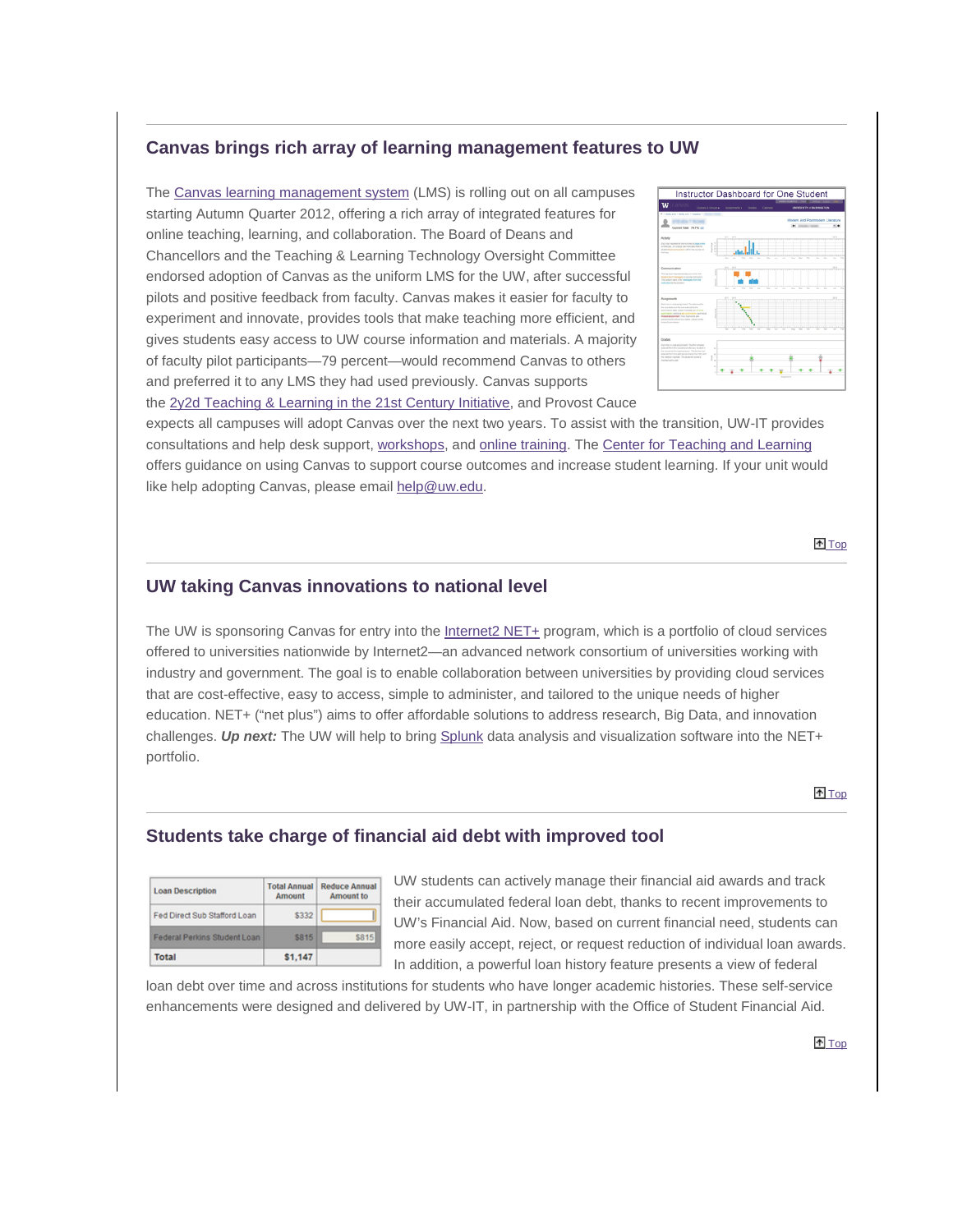# <span id="page-2-0"></span>**UW Seattle students find the perfect study spot with SpaceScout**

A new mobile application called [SpaceScout](http://engage.washington.edu/site/R?i=v3oyjYNtj33unod_zU-eGQ) helps UW Seattle students locate campus study spaces that meet their needs. SpaceScout showcases over 200 spaces on the UW Seattle campus that offer amenities to support students in their learning. Launched in early September, SpaceScout [is available in iTunes](http://engage.washington.edu/site/R?i=N6Yr8AZ82Kl-frKdNyKfLw) to anyone with an iOS device (iPhone, iPad or iPod touch). A Web-based version will be available early Autumn Quarter 2012, and an Android version is coming later this year. SpaceScout is being developed by UW-IT in collaboration with UW Libraries, Computing Directors, and Housing and Food Services, with funding from the Student Technology Fee Committee.



<sup>t</sup> [Top](#page-0-0)

## <span id="page-2-1"></span>**Enable innovation, lower operational costs with new MediaAMP service**



MediaAMP is a cloud service for asset management, storage and distribution of digital media. This new service, offered through UW-IT, is geared to managing and delivering a host of digital media—especially streaming video and audio—to mobile devices, Web platforms,

enterprise systems and more. [MediaAMP](http://engage.washington.edu/site/R?i=4VuIEQtHzSd8QF9Pf40XAg) is engineered to eliminate complicated workflows, and it provides storage and delivery methods that meet standards for protected health information (PHI) under the HIPAA Privacy Rule. The service can deliver rich media via custom or protected content players, and it features automated workflows, application programming interfaces, and metrics and reporting, making it ideal for a host of uses—clinical, research, archival, teaching and learning, or digital broadcast. MediaAMP enables collaboration on a global scale, speeds innovation, and reduces operational costs.

<sup>1</sup>[Top](#page-0-0)

## <span id="page-2-2"></span>**HRP Replacement moves ahead: RFP release; Business Process Redesign kickoff**

The [Human Resources and Payroll \(HRP\) Replacement project](http://engage.washington.edu/site/R?i=Xs7QwR_xN3-1vzYdxcbKUw) took a major step forward with the release of a [Request for Proposal \(RFP\)](http://engage.washington.edu/site/R?i=gmkgratRnRzClEKvKa--yA) on September 24 to acquire an integrated HRP system. This major undertaking will replace UW's 30-year-old payroll system and implement its first enterprise-wide HR system. It will significantly improve support for critical HRP functions, strengthen regulatory compliance, deliver better information for decision making, and produce substantial efficiencies. The Board of Regents (BOR) and State of Washington approved releasing the RFP. An in-depth, four-stage evaluation process for the



RFP will ensure each vendor meets mandatory, mission-critical business and technical requirements. A vendor contract could be signed autumn 2013, contingent upon BOR and state approval, and implementation is targeted to begin the first quarter of 2014.

V'Ella Warren, Senior Vice President, Finance and Facilities, has been named the HRP Replacement project Lead Executive Sponsor. She is responsible for ensuring the project's success and for acting as primary point of contact with the Provost, President, and key constituents. Kelli Trosvig, Vice President for UW Information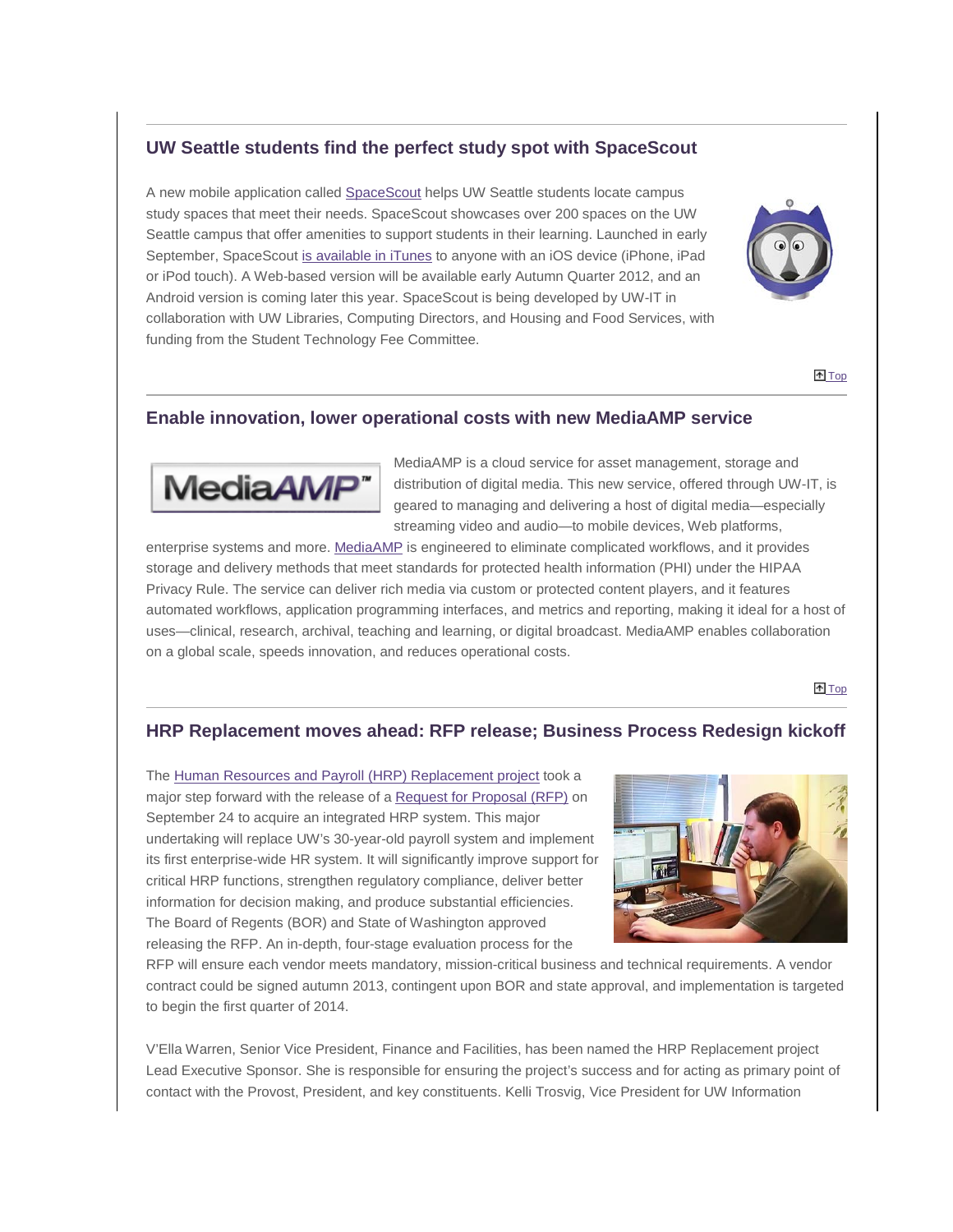Technology and Chief Information Officer, also has been named to th[e Executive Sponsors team,](http://engage.washington.edu/site/R?i=WqwyyxJpI4KeMicPY_Pzjg) bringing total membership to five.

A [Business Process Redesign \(BPR\) project](http://engage.washington.edu/site/R?i=FuurTwX1UDvu0bXJCCkV1w) kicked off in August and is engaging HR and payroll experts across UW units to design how HR/payroll will function in the future. This work will incorporate current best practices at the UW and in higher education. It will reveal gaps in our current system, identify business process improvements, quantify the benefits UW will receive, and clarify change management, training, and support needs.

**T**op

#### <span id="page-3-0"></span>**Access to popular Microsoft software continues; agreement renewed**



UW staff and faculty can continue to access popular Microsoft MICrosoft software—Office, Visio Premium, Project Professional, and Visual Studio—on all UW-owned computers under the UW's renewed Microsoft Software Agreement, which runs from October 1, 2012 through

September 30, 2013. The cost is covered by the Technology Recharge Fee. The agreement ensures that UWowned Windows computers are up-to-date and compliant, and it relieves staff from buying and managing individual software licenses. Staff and faculty also can download Microsoft Office for their home computers for a small fee. Students can download Office 2010 for PC, Office 2011 for Mac, and Windows 7, all funded by the Student Technology Fee.

**T**op

## <span id="page-3-1"></span>**UW stays at forefront of networking technologies with IPv6**

The next generation of Internet networking protocol—Internet Protocol Version 6 (IPv6)—is now available for use at the UW, after a core network upgrade by UW-IT. IPv6 brings almost unlimited IP addresses, as well as other configuration and security improvements, and most modern operating systems and applications support IPv6 transparently. The availability of IPv6 means the UW can remain at the forefront of networking technologies. IPv6 was developed to replace the current protocol, IPv4, which is running out of the addresses needed by devices to connect to the Internet. IPv4 will not go away; the two will run concurrently into the foreseeable future. IPv6 adoption



is not mandatory, but a request to UW-IT for subnet activation can be submitted by a unit's IT support person. For details, see **IPv6 Next Generation Internet Protocol**.

**The [Top](#page-0-0)**